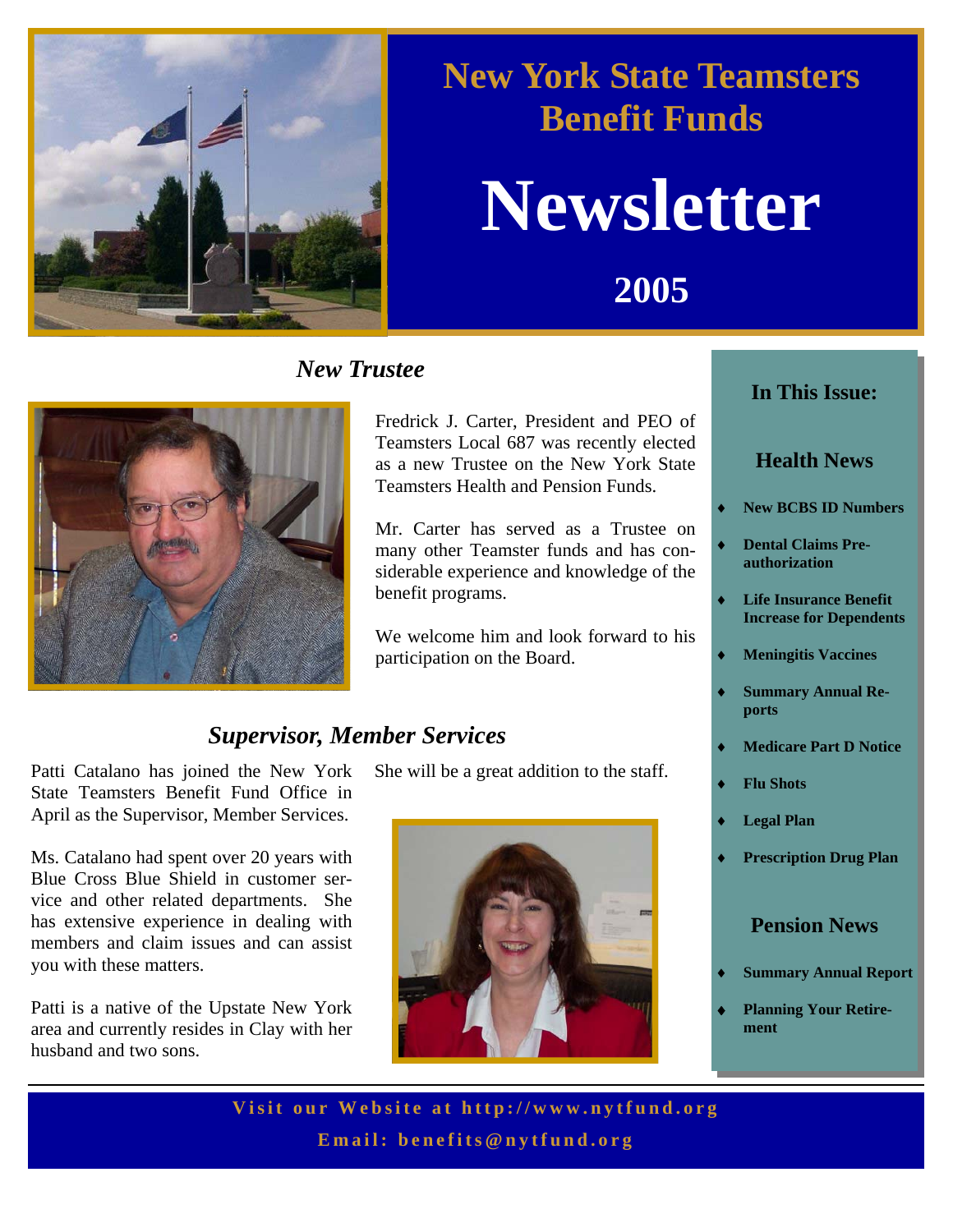## **Health Fund News**

#### *New ID Numbers Issued by Blue Cross Blue Shield*

In an effort to protect individual privacy, Excellus has issued new identification cards to all participants using a different number rather than the Social Security numbers. Be sure to inform your physician of the new ID number.

#### *Dental Claims Over \$300 Require Pre-authorization*

Remember, whenever you are going to have dental services performed which are \$300 or more, the plan requires the dentist to receive pre-authorization from EBS, our clams administrator, so you know the services are covered under the Plan.

#### *Life Insurance Increase For Dependents*

The Board of Trustees recently increased the amount of life insurance for dependents. For those members participating in the life insurance program, your spouse is covered for a maximum of \$10,000 while each of your dependent children are covered up to a maximum of \$7,500.

#### *Meningitis Vaccines*

The Board of Trustees has approved the coverage of Meningitis Vaccines for dependent children when required for student admission to school or college. This coverage becomes effective January 1, 2006.

#### *Summary Annual Reports*

The Summary Annual Report for the New York State Teamsters Council Health & Hospital Fund and the Legal Benefit Plan are included for your information.

#### *Medicare Part D Notice For Those Over 65*

We have included the notice required by law to inform any member who is eligible for Medicare about the Prescription Drug Program available through the Federal Government Medicare Program and creditable coverage with the New York State Teamsters Council Health and Hospital Fund.

#### *Flu Shots*

The Board of Trustees has approved providing flu shots (if available) to all eligible members and their dependents at individual locations arranged through your local union. Announcements of the location, date and time will be made once the availability of the vaccine is confirmed with the providers.

#### *Legal Plan*

The discounted rate that may be charged by a participating attorney for non-covered services under the Legal Benefit Plan has been increased to \$150 per hour. This change will not affect covered services which are paid in accordance with the schedule in the Summary Plan Description.

#### *Prescription Drug Program*

#### *Some helpful hints…*

If you are obtaining a 90-day supply of your medications, please remember that your co-payments are less if you use the mail order plan. You will pay only two (2) co-payments at mail order for a 90-day supply of your maintenance medications, as opposed to three (3) co-payments for a 90-day supply at the retail pharmacy.

Also keep in mind, if you can use generics, it will save you on the co-payments at both retail and the mail order program.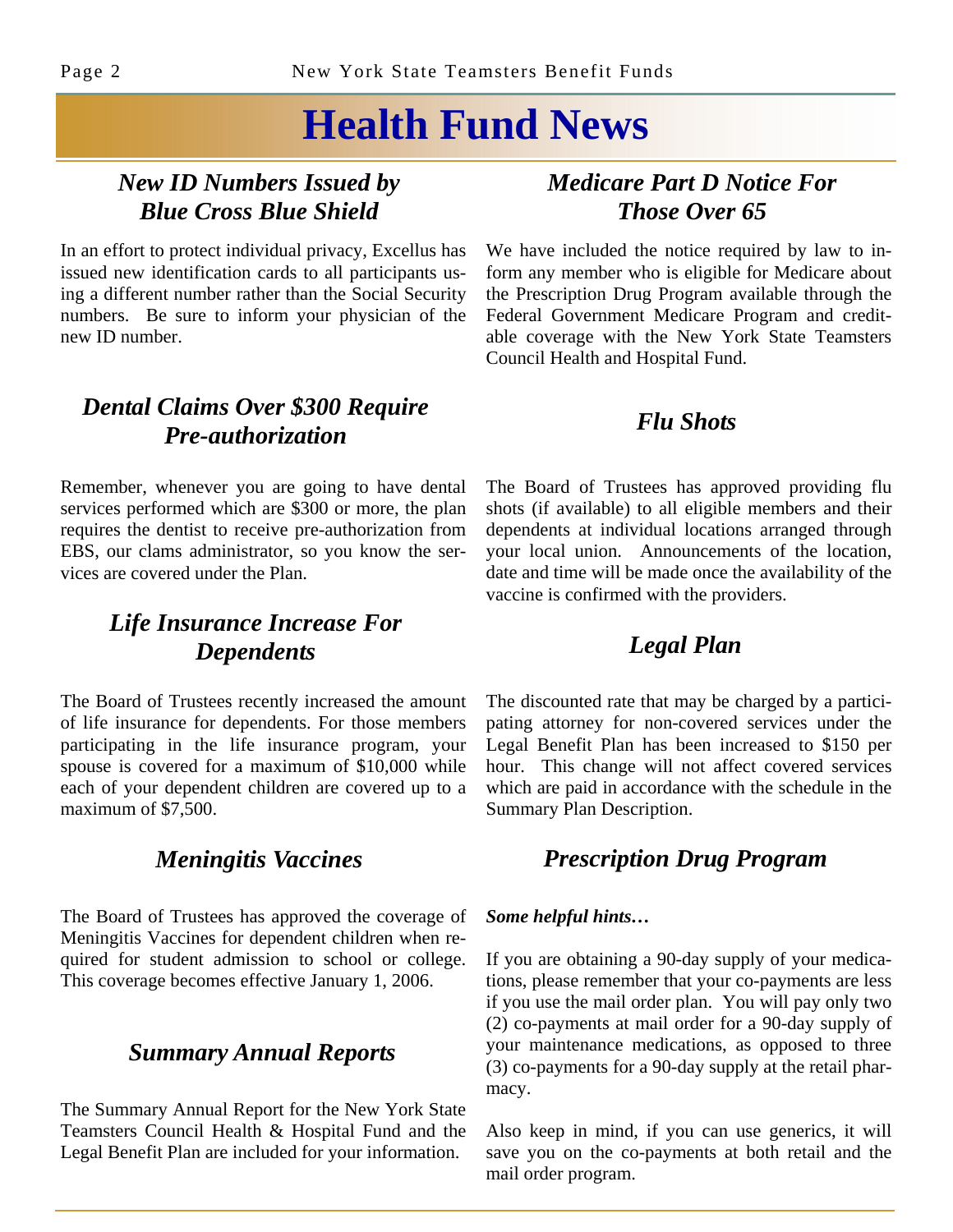## **Pension Fund News**

The Board of Trustees is pleased to enclose the most recent Summary Annual Report for the New York State Teamsters Conference Pension and Retirement Fund. The level of funding has increased and investment returns have surpassed the actuarial projections in both years.

Remember, your pension plan is in compliance with funding requirements and was not affected by some of the problems that caused the recent pension crisis in the airline industry or other employer defaults that will put a strain on the PBGC, the agency that insures pension funds. The New York State Teamsters Conference Pension and Retirement Fund is a defined benefit plan and has maintained appropriate funding for benefits since its inception in 1954.

The Trustees are committed to protecting your benefits now and in the future so that you can look forward to a secure retirement.

#### **IMPORTANT PHONE NUMBERS:**

| <b>NYS Teamsters Benefit Funds</b>    | 315-455-9790   |
|---------------------------------------|----------------|
| <b>Blue Cross Blue Shield Claims</b>  | 1-800-414-8555 |
| <b>Participating Providers</b>        | 1-800-810-2583 |
| <b>Caremark (Prescriptions)</b>       | 1-800-378-9295 |
| <b>EBS Benefit Solutions (Dental)</b> | 1-800-803-5773 |
| <b>Davis Vision</b>                   | 1-800-999-5431 |
| <b>Legal Benefit Plan</b>             | 1-888-697-8527 |
| <b>Hartford Life (Disability)</b>     | 1-877-534-6206 |

#### *Summary Annual Report Planning Your Retirement*

Planning for your retirement involves careful consideration of many different issues. You may be asking:

 *When do I need to contact the Fund Office? How do I apply for my pension benefit? Will my spouse receive a benefit after my death? What about my health benefits?*

The Board of Trustees and the Fund Office Staff are committed to making your transition into retirement as smooth as possible. We recommend that you contact the Fund Office at least 90 days prior to your anticipated retirement date to discuss these issues.

You can receive information pertaining to your retirement by writing to the Pension Fund at the following address:

> New York State Teamsters Conference Pension and Retirement Fund PO Box 4928 Syracuse, NY 13221-4928

We encourage you to schedule a personal appointment in the Fund Office to formally apply for retirement. Please contact us at least two weeks prior to the date you would like to visit so that the appropriate information can be prepared. Appointments can be scheduled by calling (315) 455-9790 and selecting option #2 (pension).

 In addition, our website is a great source of information containing forms, directions and more. You can visit us on the web at http://www.nytfund.org.